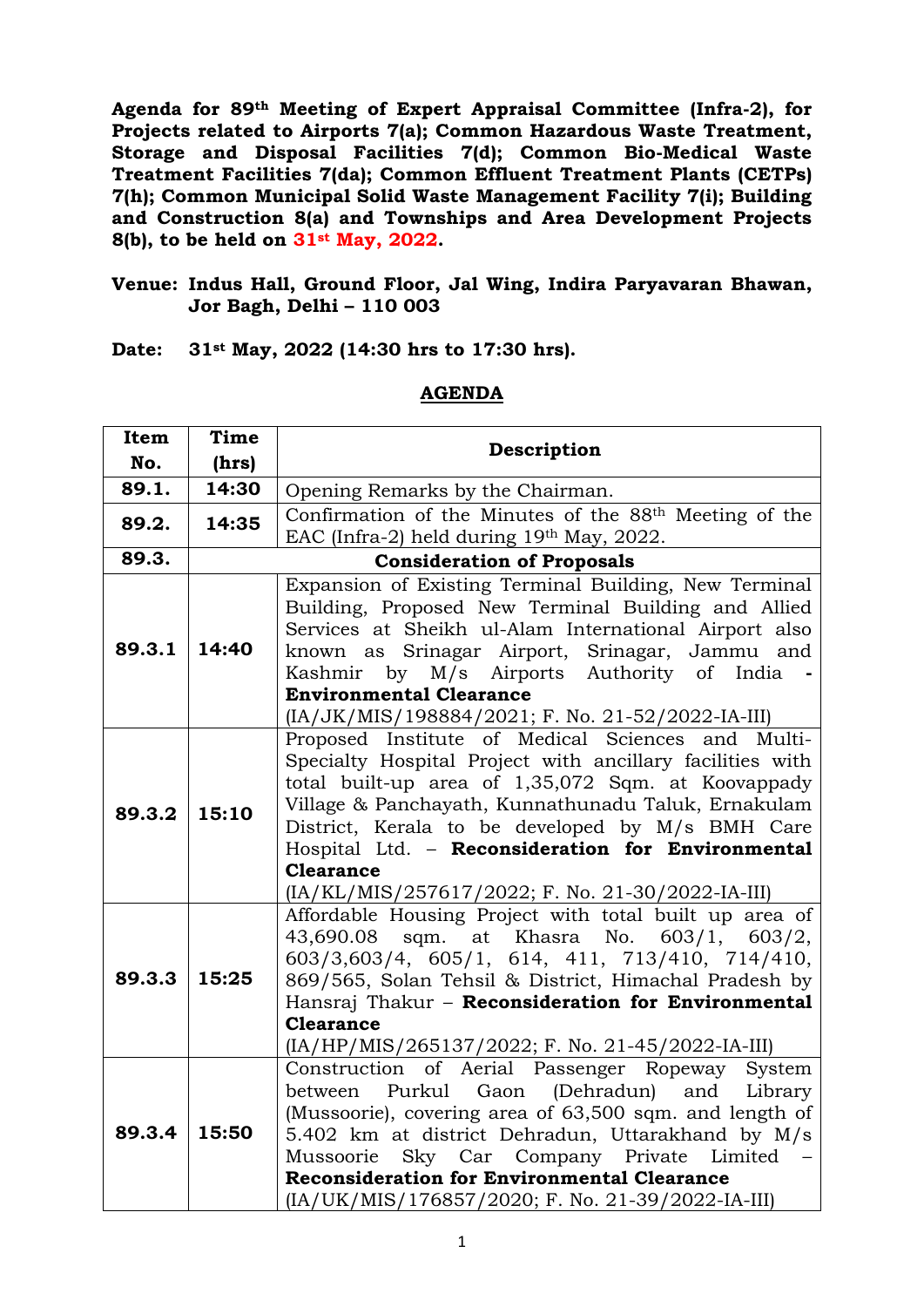| Tea Break (16:05-16:15) |  |                                                               |  |  |  |
|-------------------------|--|---------------------------------------------------------------|--|--|--|
|                         |  | <b>89.4</b> 16:15 Any other Item with the Permission of Chair |  |  |  |

#### **IMPORTANT NOTE**

- **1. 89th Meeting of EAC (Infra-2) will be held at Indus Hall, Ground Floor, Jal Wing, Indira Paryavaran Bhawan, Jor Bagh. It has been planned to conduct the meeting in hybrid mode. Link for Video Conferencing (VC) will be shared shortly.**
- 2. Project proponent (PP) or his/her authorized representative (preferably not more than two representatives) are requested to participate and present their proposal(s), as per the agenda for the meeting, to EAC (Infra-2). PP shall be ready before 45 minutes of the slot allotted to them.
- 3. Only the project proponent or his/her authorized representative is eligible to attend this meeting of EAC (Infra-2). A line of confirmation regarding participation will be appreciated. It may be noted that only the EIA Coordinator who has already been accredited with Quality Council of India and his name is in the list can accompany the proponent in the meeting. EIA Co-coordinator who has prepared EIA/EMP report, shall present before EAC during the presentation.
- 4. Any changes/modification with respect to the Agenda, Venue etc., would be conveyed through the Portal only. Please keep checking 'PARIVESH PORTAL (https:// parivesh.nic.in)' for updates.
- 5. The names and addresses of Chairperson and Members of EAC (Infra-2) are provided at **Annexure-I.**

# **INSTRUCTION FOR PROJECT PROPONENTS**

- 1. For Project Proponents shall send the following information (electronically/in soft only) on the proposed project or activity by e-mail, addressed to Chairman and Members of EAC (Infra-2):
	- a. Project or Activity to be appraised for Terms of Reference (ToR) (including amendment to ToR) for preparation of EIA/ EMP Report
		- i. Application (Form 1 or as applicable);
		- ii. Prefeasibility Report for project/activity;
		- iii. Project Brief (in MS Word format i.e. '.doc' or '.docx' file only) and presentation in template provided in Annexure-II; and
		- iv. All associated documents/Annexures, etc.
	- b. For Project or Activity to be appraised for grant of Environmental Clearance (including, expansion, modernisation, amendment to EC, etc.):
		- i. Application Form; as applicable
		- ii. EIA Report and Environment Management Plan (EMP)
		- iii. Form 1/1A and Conceptual Plan for project or activity under item 8(a) of Schedule to EIA Notification, 2006;
		- iv. Project brief (in MS Word format i.e. '.doc' or '.docx' file only) and presentation in template provided in **Annexure-III**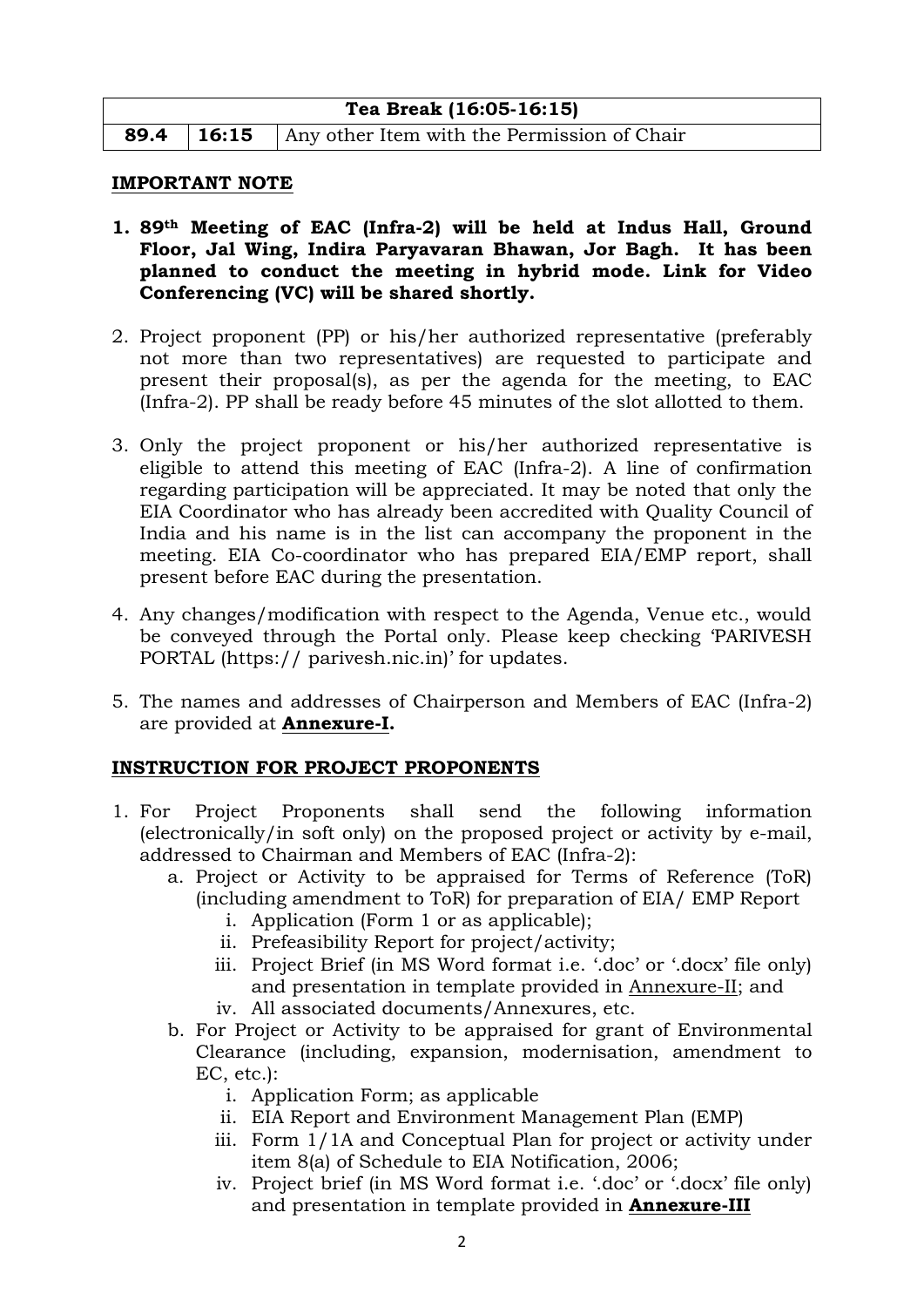- v. Project brief (in MS Word format i.e. '.doc' or '.docx' file only) in template provided in **Annexure-IV.** [Only for item 8(a) and 8(b)]
- vi. For expansion Projects, Certified Compliance report w.r.t. existing EC; as received from concerned Regional Office (RO) of the Ministry or Zonal office of CPCB or concerned SPCBs or PCCs along with the Action Taken Note on observations of the concerned inspecting authorities;
- vii. A copy of work order issued by the project proponent in favour of QCI/NABET accredited consultant appointed for carrying out EIA study and EMP preparation for this project; viii. All other associated documents/ Annexures, etc.
- 2. Kindly indicate the Agenda item no. in the e-mail and also on the first page of the documents circulated for the meeting. Without this
	- information, EAC may not consider the proposal for the meeting.
- 3. In addition to the above information, an affidavit is required to be submitted by the Project Proponent to the Ministry to the effect, namely:
	- a. That there is no construction done at the site or the construction done without any deviation as per previous EC obtained (Ref.)
	- b. That there is no construction carried out at project site as on date or construction of …….sqm out of …..sqm done as on date as per previous EC obtained (Ref.)Affidavit should also submit that there is no litigation on the project either at NGT or any other court of Law.
	- c. It is a fresh proposal/the proposal was taken up at SEIAA/SEAC (details of meeting to be appended).
	- d. The land has been purchased by ......./allotted by.........Development authority. The land is in our possession and there is no R&R issue.
	- e. There is no difference in the documents submitted i.e., Form 1, 1A, Conceptual Plan, Form-2, EIA/EMP report and presentation being made to the EAC.
	- f. Reason for submitting the project at MoEF&CC.
- 4. PP shall also send signed hard copies of the above information/ documents by speed post to the Ministry (Member Secretary EAC (Infra-2), Ministry of Environment, Forest and Climate Change, 2nd Level, Vayu Wing, Indira Paryavaran Bhawan, Jor Bagh Road, New Delhi- 110003). The electronic copies of the above information /documents for the Ministry shall be sent by e-mail addressed to *ashish.k@nic.in*, *ragavan.p@gov.in*, *[varadav.90@govcontractor.in](mailto:ragavan.p@gov.in,%20varadav.90@govcontractor.in)* and *raghav.gund@nic.in*
- 5. All the documents including presentation material being submitted to the EAC in soft/electronic form and to the Ministry in soft and hard forms shall be consistent, legible and printed on both sides on ordinary paper.
- 6. The Consultant/EIA Coordinator shall include an undertaking in the EIA report that the prescribed ToR have been complied with and that the data submitted is factually correct and also an undertaking shall be submitted owning the contents (information and data) of the EIA report.
- 7. It may be ensured that EAC (Infra-2) and the Ministry receive the requisite soft/electronic copy of documents pertaining to the projects latest by **28th May, 2022** positively. In case the EAC does not receive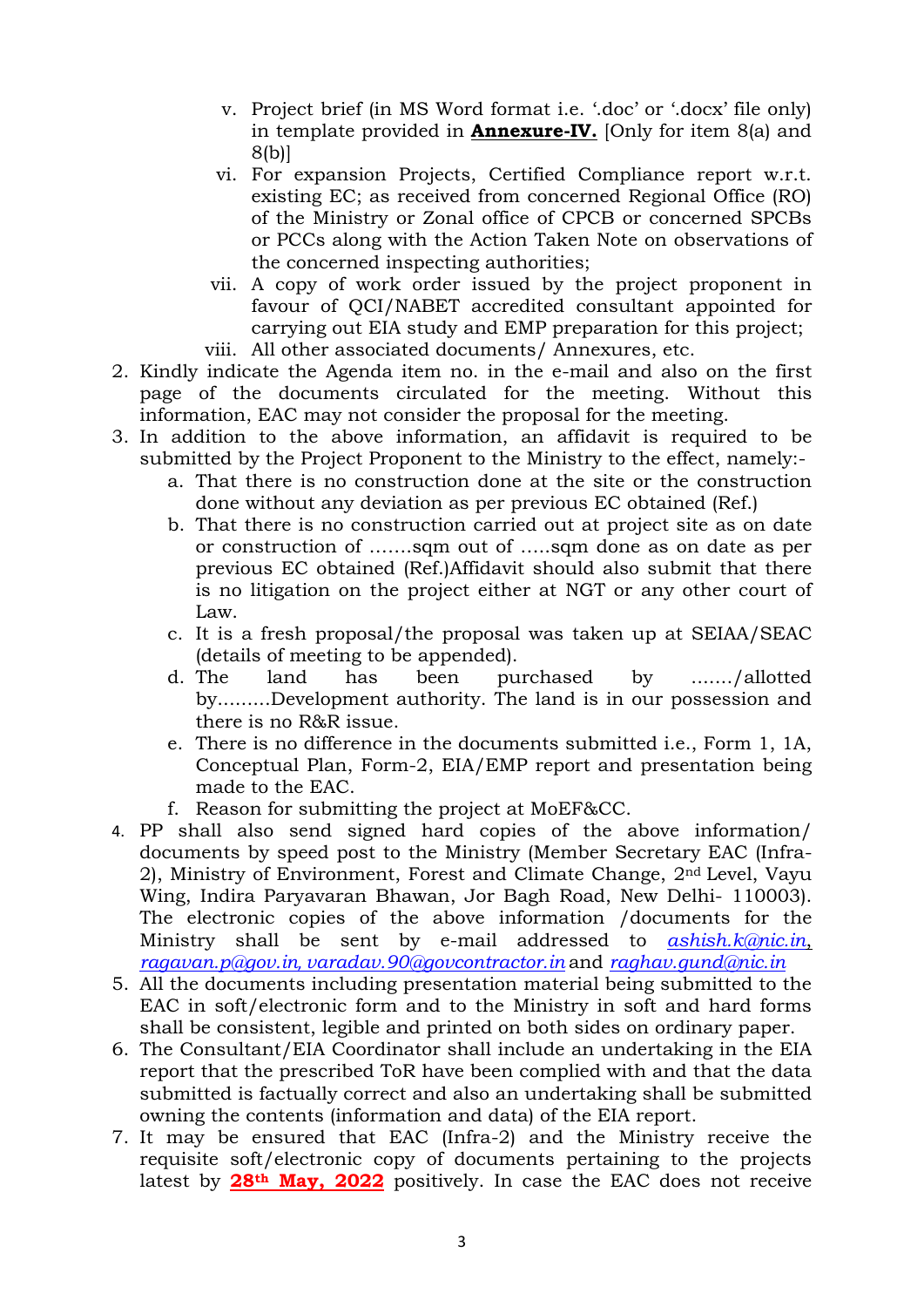documents by e-mail within the stipulated time period, the EAC may not consider the project.

- 8. As per the compliance to the recommendations of CAG vide OM No. J- $11013/71/2016$ -IA.I (M) dated  $25<sup>th</sup>$  October, 2017, the following shall be ensured by the proponent:
	- a. Break-up of the capital and recurring cost of the EMPs along with the timeline for incurring the capital cost.
	- b. Details of the name and number of posts to be engaged by the project proponent for implementation and monitoring of environmental parameters should be submitted.
	- c. An undertaking as part of the EIA report from Project proponent, owning the contents (information and data) of the EIA report with the declaration about the contents of the EIA report pertaining to a project have not been copied from other EIA reports.
- 9. As per amendment notification No. 648(E) dated 3rd March, 2016, the Environmental consultant organizations which are accredited for a particular sector and the category of project for that sector with the Quality Council of India (QCI) or National Accreditation Board for Education and Training (NABET) or any other agency as may be notified by the Ministry of Environment, Forest and Climate Change from time to time shall be allowed to prepare the EIA Report and EMP of a project and appear before the concerned EAC. The EIA coordinator/consultant involved in preparation of EIA Report would need to include a certificate in this regard in the EIA report and EMP prepared by them and details for data provided by other Organization(s)/Laboratories including their status of approvals etc.
- 10. In case of expansion of the project or activity; Project Proponent will not be heard where Certified Compliance Report in respect of earlier EC and the Action Taken Note thereon are not available.
- 11. The proponent shall avoid delivery of documents by hand and seeking meeting with the Chairman/Members in this regard.

#### INSTRUCTION FOR JOINING THE MEETING

- 1. Office of NIC in MoEF&CC will moderate the meeting. The Guidelines related to join the meeting is available at Annexure V.
- 2. Project Proponent along with coordinator for EIA Report of their respective Project (mandatory in case of proposal to be appraised for grant of Environmental Clearance) must be ready with all requisite documents and contact **Mr. Kamal, Moderator, NIC (Mobile No. 8800225087**, email [-support-ipb@nic.in,](mailto:-%20support-ipb@nic.in)atleast before 45 minutes of the slot allowed to them.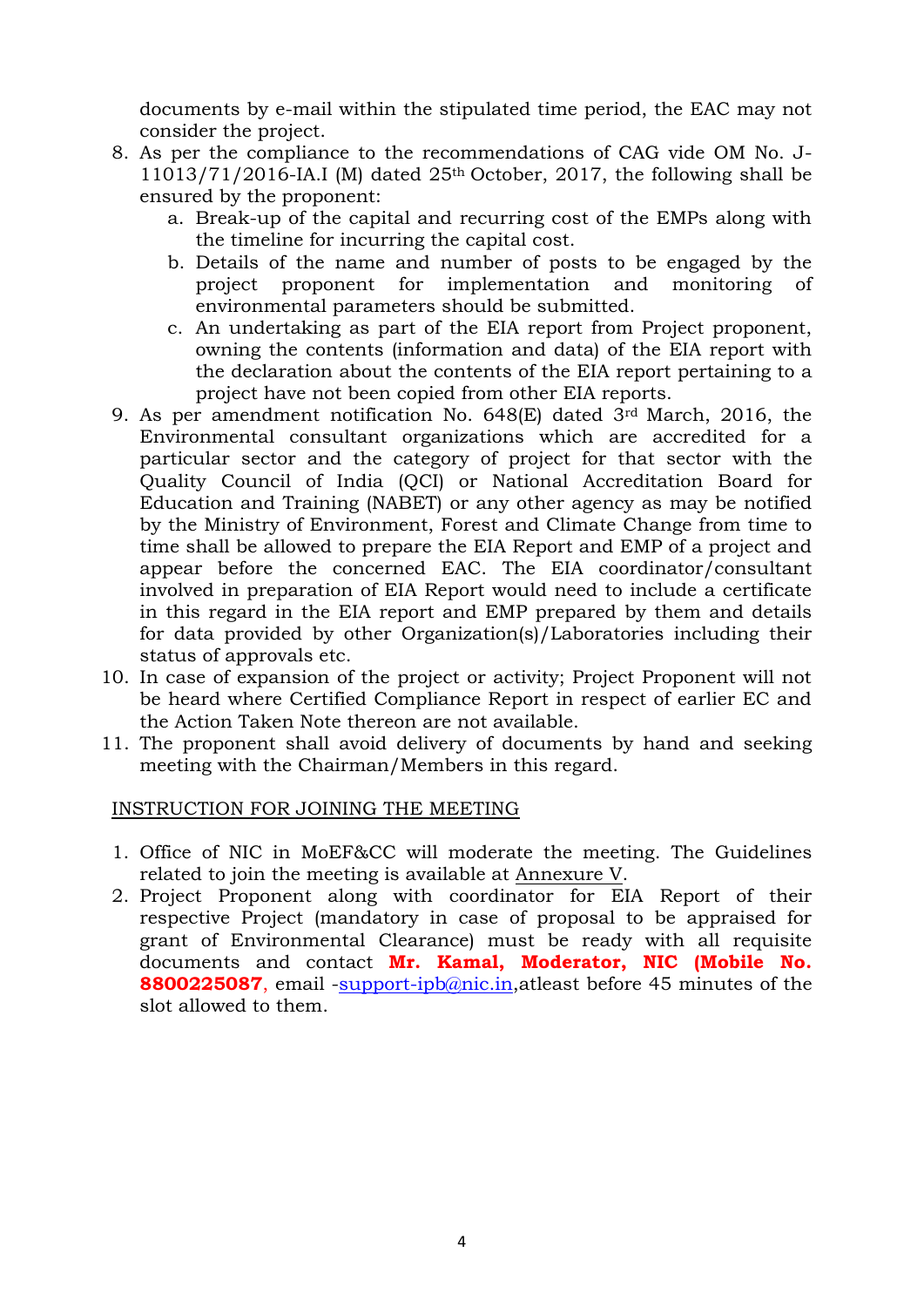# **ANNEXURE-I**

| Sr.<br>No. | <b>Name &amp; Address</b>                                                                                                                                                                                                          | <b>Position</b> |  |
|------------|------------------------------------------------------------------------------------------------------------------------------------------------------------------------------------------------------------------------------------|-----------------|--|
| 1.         | Dr. N. P. Shukla, Ex. Chairman, MPPCB,<br>H-44-B, Apsara Complex, Indrapuri, A-Sector,<br>Bhopal - 462021, Madhya Pradesh<br>E-mail:shuklanp55@yahoo.co.in; shuklanp55@gmail.com                                                   |                 |  |
| 2.         | Dr. H. C. Sharatchandra, Ex. Chairman, Karnataka, SPCB<br>"Belaku" 66, 3rd Main Road, Amarjyothi Layout<br>Cholanagara, Bangalore - 560032, Karnataka<br>E-mail: sharatchandrahc@gmail.com                                         | Member          |  |
| 3.         | Sh. V. Suresh, Former CMD, HUDCO,<br>"Isavasyam", TC 18/1023, B-8/2, Lakshmi Nagar<br>Kesavadasapuram, Pattom PO, Thiruvananthapuram-<br>695004, Kerala<br>E-mail:vsuresh30@gmail.com                                              | Member          |  |
| 4.         | Dr. V. S. Naidu<br>307, A2 Wing, Dewan Mansion-I, Opp, Panchvati, Ambadi<br>Road, Vasai (West), Dist. Palghar - 401202, Maharashtra<br>E-mail: vsnaidu57@gmail.com                                                                 | Member          |  |
| 5.         | Sh. B. C. Nigam, IFS (Retd)<br>A-804, Aims Golf Avenue-1, Plot No. 2, Sector-75, Noida-<br>201304, Uttar Pradesh<br>Email: nigambc@gmail.com; nigam.eac08@gmail.com                                                                | Member          |  |
| 6.         | Dr. M. Hota, Advisor (Retd), MoEF&CC<br>K-184, Gulshan Ikebana, Sector-143, Noida,<br>GautamBuddha Nagar-201301, Uttar Pradesh<br>E-mail: hota.manoranjan@gmail.com;<br>hotam.eac@gmail.com;                                       | Member          |  |
| 7.         | Dr. D. Saha, Addl. Director (Retd), CPCB<br>214/5, Banamalipur Road, Purbapara (Near Maitri Sangha<br>Club), PS&PO-Barasat, 24 Parganas-North - 700124,<br>Kolkata, West Bengal<br>E-mail:mailcpcb@gmail.com; dsaha.cpcb@gmail.com | Member          |  |
| 8.         | Dr. J. Ruparelia, Professor & Head,<br>Chemical Engineering Department,<br>Institute of Technology, Nirma University, Ahmedabad,<br>Gujarat<br>E-mail: <i>jr@nirmauni.ac.in</i>                                                    | Member          |  |
| 9.         | Dr. (Mrs.) M. H. Pandya, Director I/C (Associate<br>Professor),<br>GLS Law College, Ahmedabad, Gujarat                                                                                                                             | Member          |  |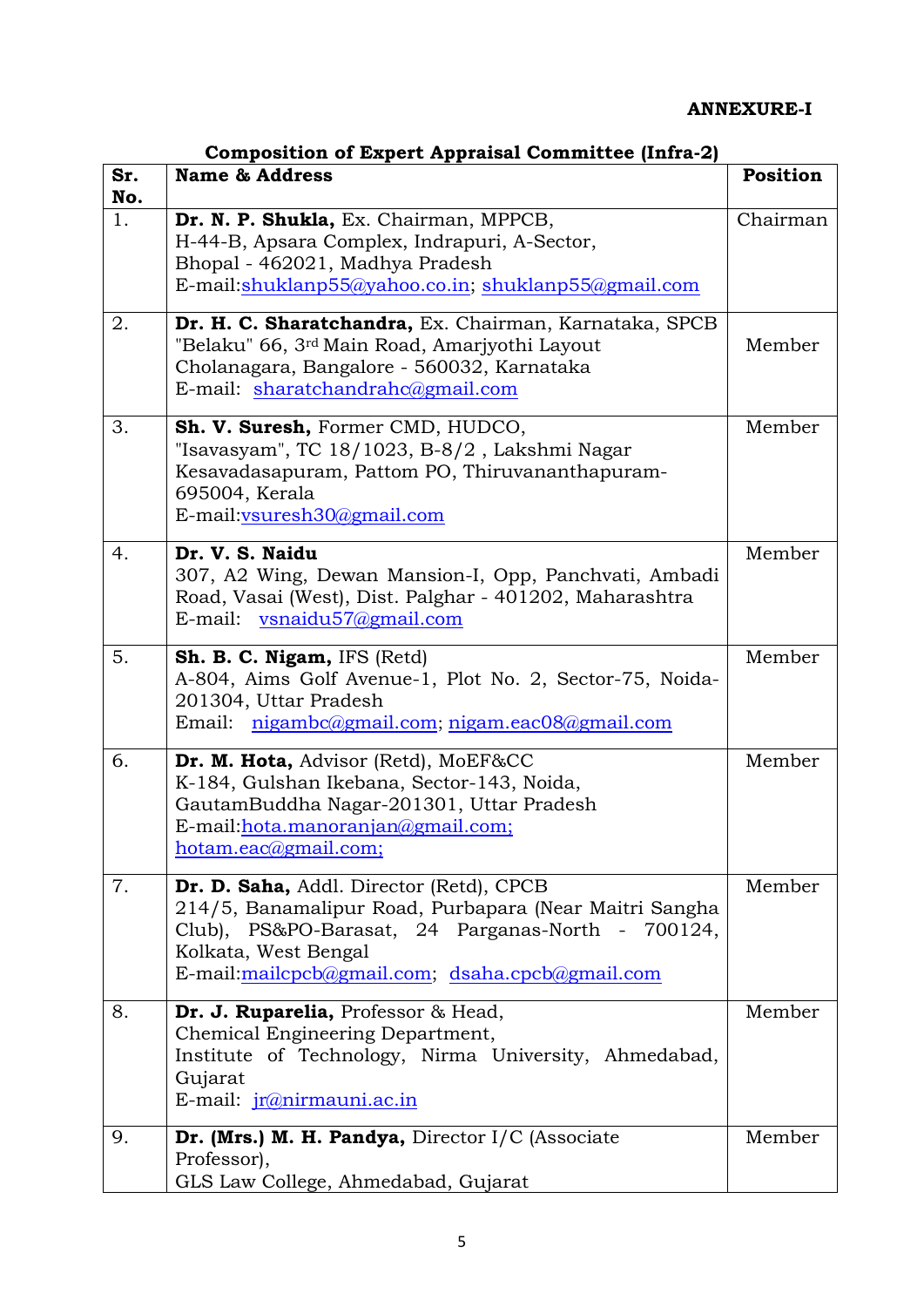|     | Email:mayurihimanshu@gmail.com                                                                                                                                                                                                                           |                     |
|-----|----------------------------------------------------------------------------------------------------------------------------------------------------------------------------------------------------------------------------------------------------------|---------------------|
| 10. | Dr. M. V. R. Murthy, Project Director (Scientist G),<br>National Institute of Ocean Technology (NIOT),<br>Velachery-Tambaram Main Road, Narayanpuram,<br>Pallikaranai, Chennai - 600 100, Tamil Nadu<br>E-mail: $mvr@niot,res.in; ramana.mvrm@gmail.com$ | Member              |
| 11. | Prof. Dr. P.S.N. Rao, Director<br>School of Architecture and Planning,<br>4, Block B, I P Estate, New Delhi-110002<br>E Mail: drpsnrao@hotmail.com                                                                                                       | Member              |
| 12. | Dr. Ashish Kumar, Additional Director<br>Member Secretary (Infra-2)<br>Ministry of Environment, Forest and Climate Change<br>Jor Bagh Road, New Delhi-110003.<br>E Mail: ashish.k@nic.in                                                                 | Member<br>Secretary |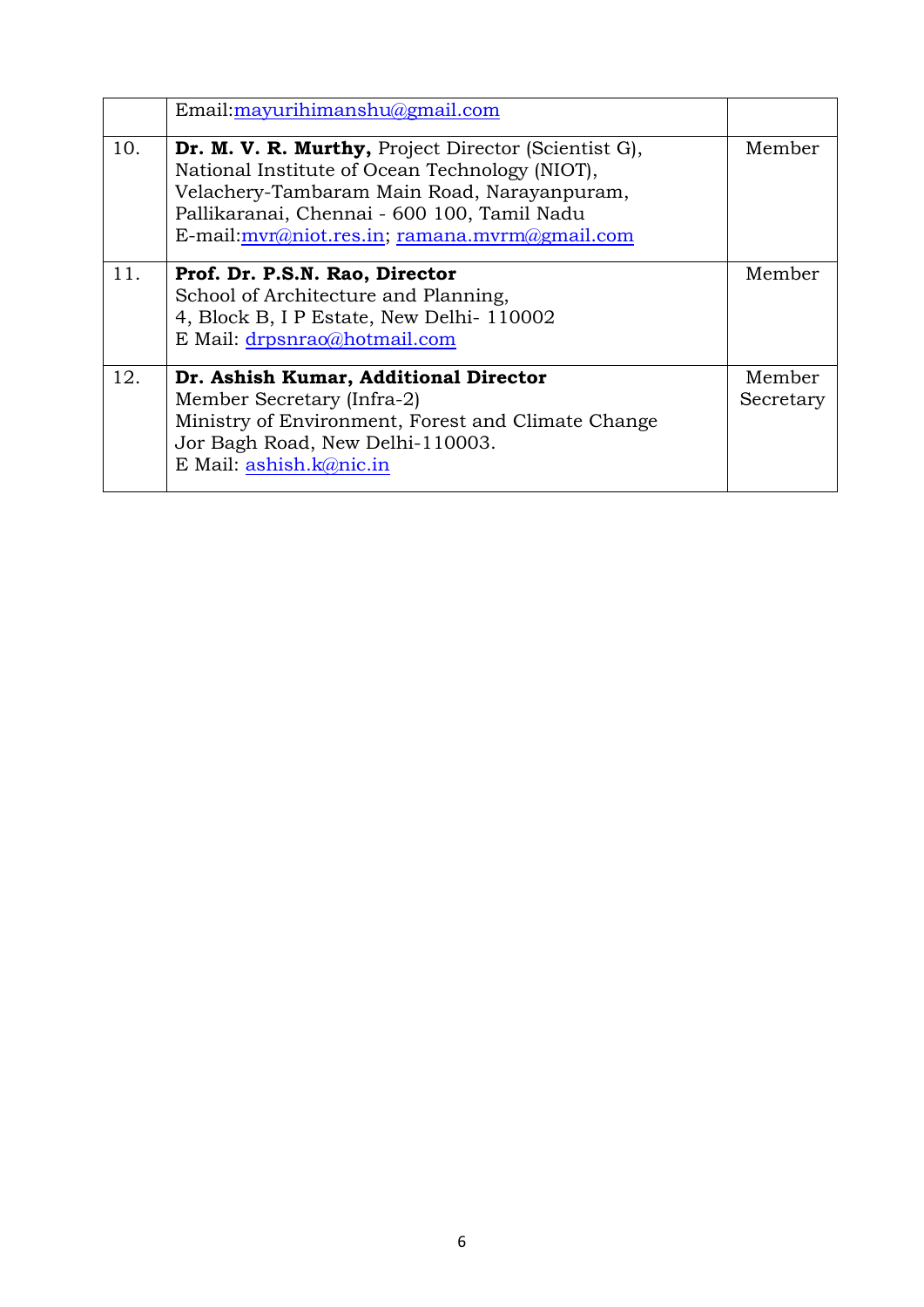#### **Template for Project Brief and Presentation Project or Activity to be appraised for ToR**

- 1. Title of the Proposal (As indicated in the Application Form).
- 2. Location of the proposed Project or Activity.
- 3. Location of Project Site on Google map and Toposheet.
- 4. Land use of the site (area earmarked for proposed project/activity).
- 5. Land use around the site up to 10 km radius.
- 6. If the project falls within 10 km of eco- sensitive area, Name of ecosensitive area and distance from the project site.
- 7. If the project involves diversion of forest land**,** extent of the forest land to be involved.
- 8. Whether the project is in Critically Polluted area? If so, provide details.
- 9. Grounds/ Environmental Parameters taken into account for selection of the proposed project site.
- 10. Strategy to collect baseline data, including the period/seasons.
- 11. Project Details:
	- a. Nature of proposal (new/expansion, category, status of general conditions).
	- b. Project components (Activities and Facilities to be developed).

#### **12. Airport 7(a)**

- a. Habitation in and around, their location with respect to take off and landing funnel.
- b. Expected Influx.

# **13. TSDF 7(d), CBMWF 7(da), CMSWMF 7(i)**

- a. Types of wastes and their sources.
- b. Waste generation projections and strategy for collection, treatment, and disposal.
- c. Habitation in and around the project site.

# **14. Aerial Ropeway 7(g)**

- a. Span.
- b. Locations of LPT, IPT and UPT including habitation in and around
- c. Building construction proposed at terminals.
- d. Expected Influx of People.

# **15. CETP 7(h)**

- a. Type of effluent, Quantity, effluent conveyance system from the member units to CETP; and
- b. Treatment and usage of treated sewage.

# **16. Other details**

- i. Connectivity to the site.
- ii. Terrain, level with respect or MSL, requirement of filling, if any.
- iii. Water requirement; sources, status of clearance in case of ground water withdrawal.
- iv. Expected Waste Generation (Liquid and Solid) and proposed management strategy.
- v. Tree cutting, types, numbers, girth size etc.
- vi. Rehabilitation involved, if any.
- vii. Water bodies, diversion, if any.
- viii. Status of Litigation, if pending any.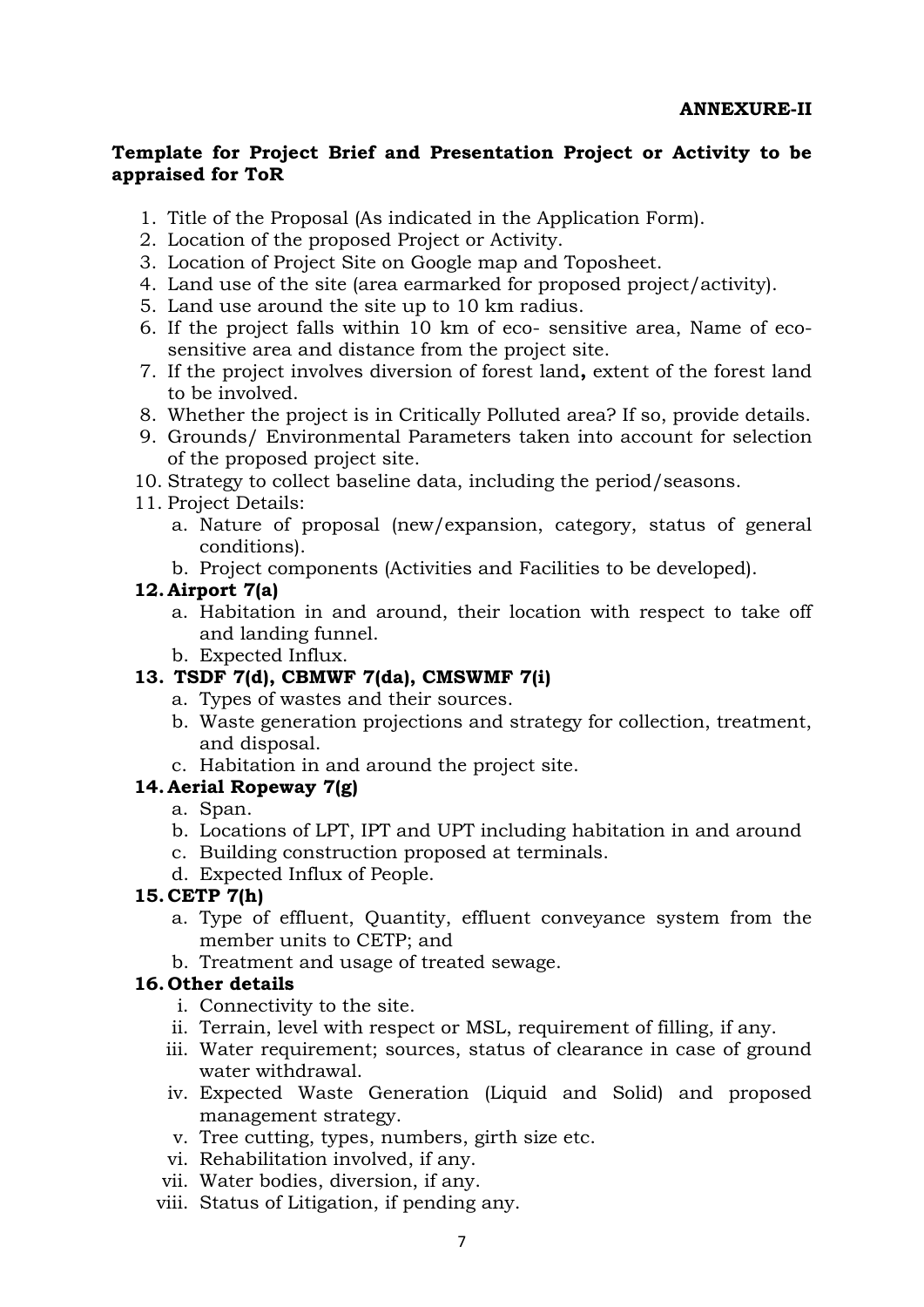- ix. Expected Power Requirement and proposed strategy for energy conservation.
- x. Investment/Cost of the project is Rs............(in crore).
- xi. Employment potential.....................
- xii. Benefits of the project .................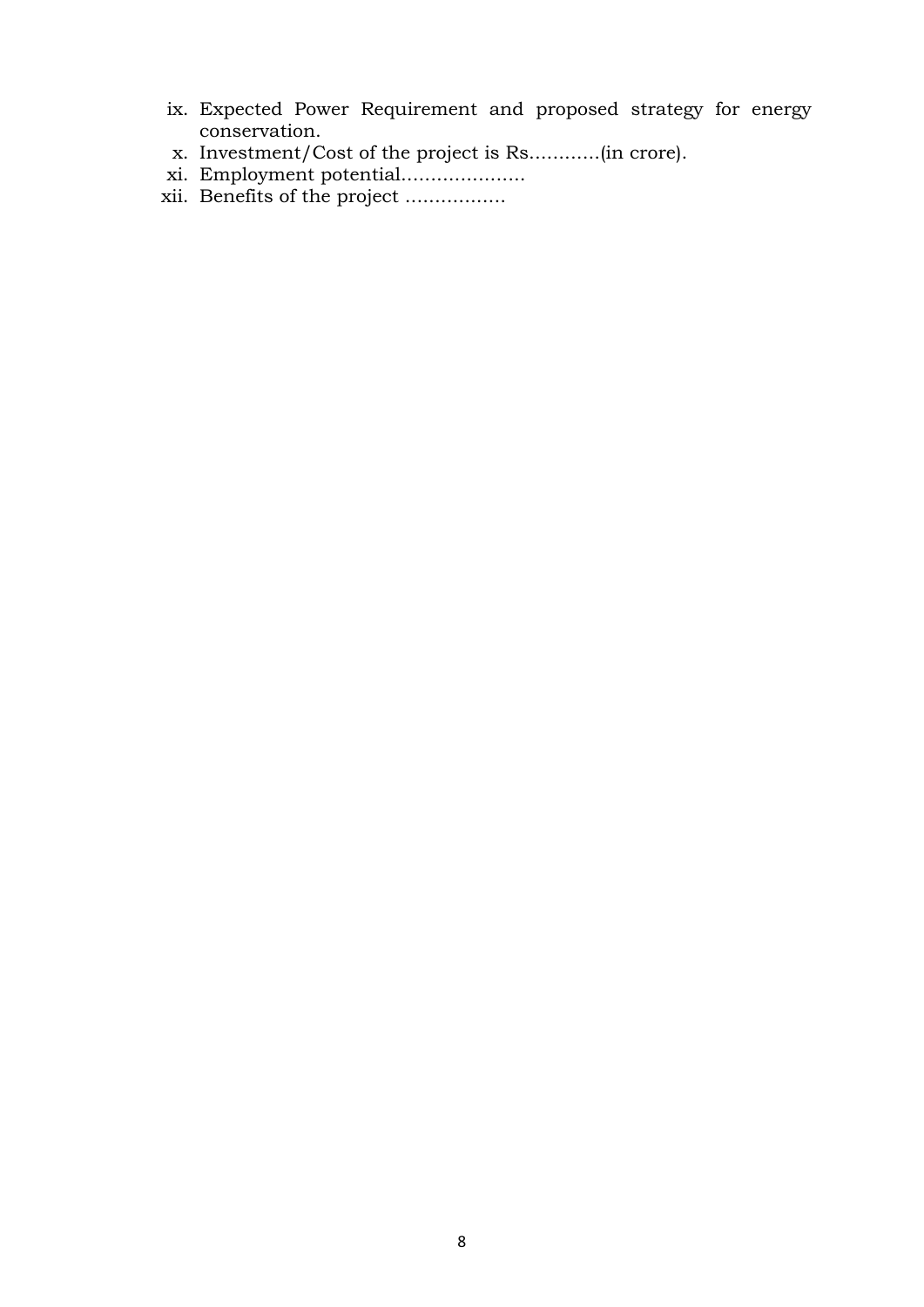#### **Template for Project Brief and Presentation Project or Activity to be appraised for EC**

- 1. Title of Proposal (as indicated in the Application form submitted on the Parivesh Portal).
- 2. Location of the proposed project site.
- 3. Project/ activity covered under item of Schedule to the EIA Notification, 2006 and Category.
- 4. In case of Category B project/activity- Reason for appraisal at the Central level.
- 5. Project brief: nature of proposal (new/expansion,) total area- land use, project components, connectivity to the site etc:
	- Land use pattern/ Total plot area/ built up area
	- Total water requirement and its source, Ground water withdrawal approval from CGWA, if any
	- Waste water generation, treatment and disposal
	- Municipal solid waste generated disposal facility
	- Power requirement and source
	- Proposed energy saving measures with estimated energy saving
	- Details of Rain Water Harvesting Plan
	- Parking details as per norms
- 6. Details of earlier EC, if any and compliance thereof
- 7. Whether the project is in Critically Polluted area? If so, give details
- 8. List of commitments as mentioned in the EIA/EMP w.r.t mitigation measures
- 9. Comparative analysis of existing/envisioned pollution load (in case of expansion/modernization)

# **10. If the project is for EC under EIA Notification, 2006**

# **a) For the first time appraisal by EAC**

- i. Date of ToR
- ii. Point-wise ToR compliance
- iii. Impact of proposed project/activity on Air, Water, Noise, Ecology and proposed mitigation measures
- iv. Details of Public Hearing (PH)
- v. Major issues raised during PH and response of PP in the form of implementable action plan
- vi. Environmental and Socio-Economic Impacts
	- a. Period/ Season of baseline study and Number of Locations
	- b. Key Indications:The indicates that the maximum and minimum values of PM10 are in the range of --------- to -----------, whereas the PM2.5 are in the range of  $----$  to  $--- \lg/m^3$ . The SO<sub>2</sub>concentrations within the study area are in the range of ------- to ---------- and the NOx are in the range of ----------- to ------- -------. Ozone concentrations were also monitored in the study area and are found to be in the range of ------------- to ------------ ---, CO are in the range of ------------ to ---------------, Benzene observed are in the range of -------------- to ------------, Ammonia observed are in the range of ------------- to --------------. The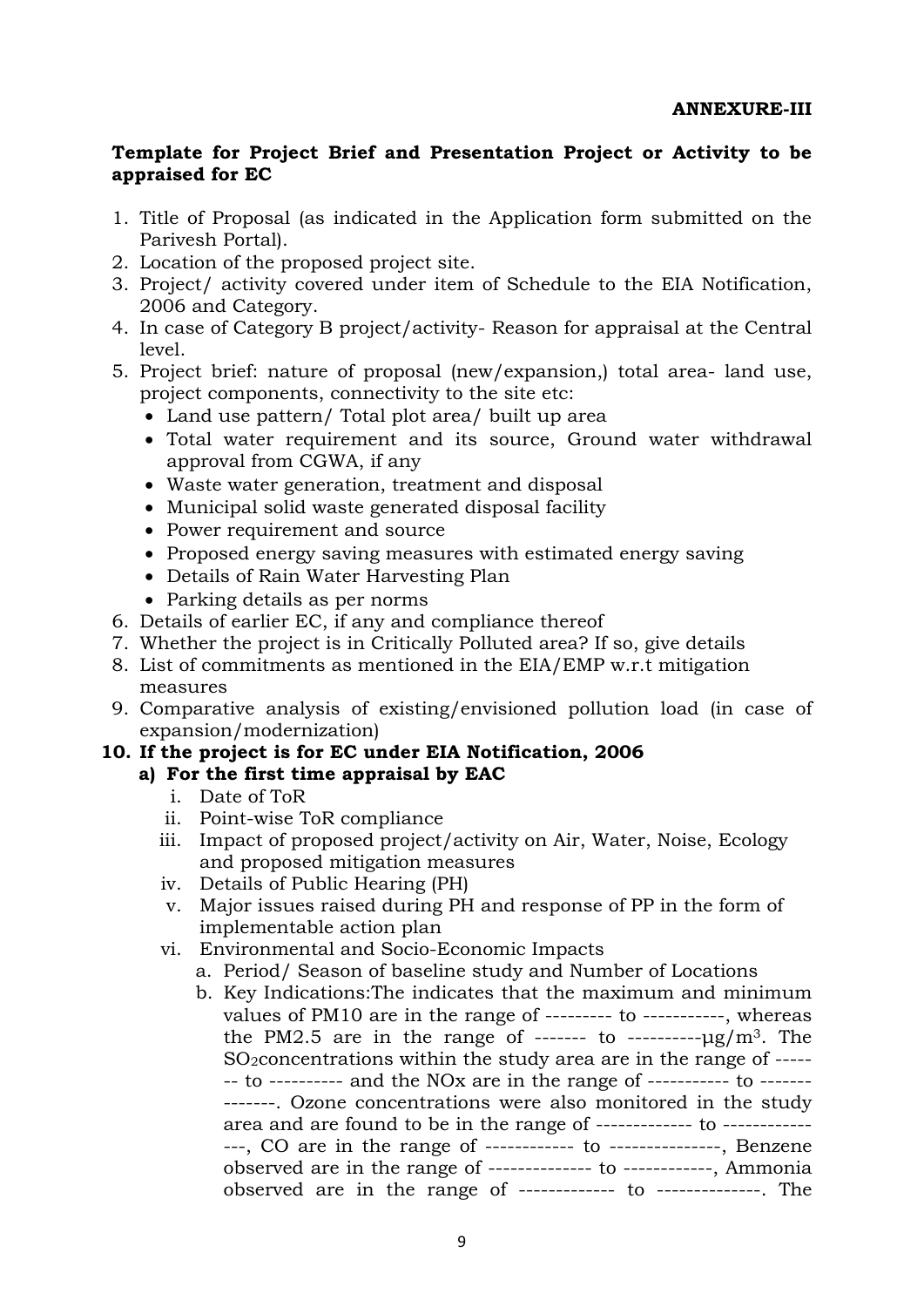observed pollutant levels were compared with CPCB National Ambient Air Quality Standards and found to be……………………….

# **b) Second/subsequent appraisal**

- i. Date of first /earlier appraisal(s)
- ii. Details of the information sought by the EAC with the responses of PP

# **12. If the project is in CRZ area,**

- i. Components in CRZ area
- ii. recommendation of Coastal Zone Management Authority.
- iii. layout on CRZ map of 1:4000 scale prepared by an authorised agency.

#### **13. If the project involves diversion of forest land**

- i. extent of the forest land
- ii. status of forest clearance

# **14. If the project falls within 10 km of eco- sensitive area**

- i. Name of eco- sensitive area and distance from the project site.
- ii. status of clearance from National Board for wild life.

# **15. Waste Management**

- i. Water requirement, source, status of clearance
- ii. Waste water quantity, treatment capacity, detail
- iii. Recycling/reuse of treated water and disposal
- iv. Solid Waste Management
- v. Hazardous Waste Management

#### **16. Other details**

- i. Noise Modelling with noise control measures for airports
- ii. Details of water bodies, impact on drainage, if any
- iii. Green belt development and Details of tree felling/transplantation
- iv. Undertaking to the effect that no activity has since been taken up
- v. Expected timeline for completion of the project
- vi. Investment/Cost of the project is Rs............(in crore)
- vii. Employment potential.....................
- viii. Benefits of the project .................

\*\*\*\*\*\*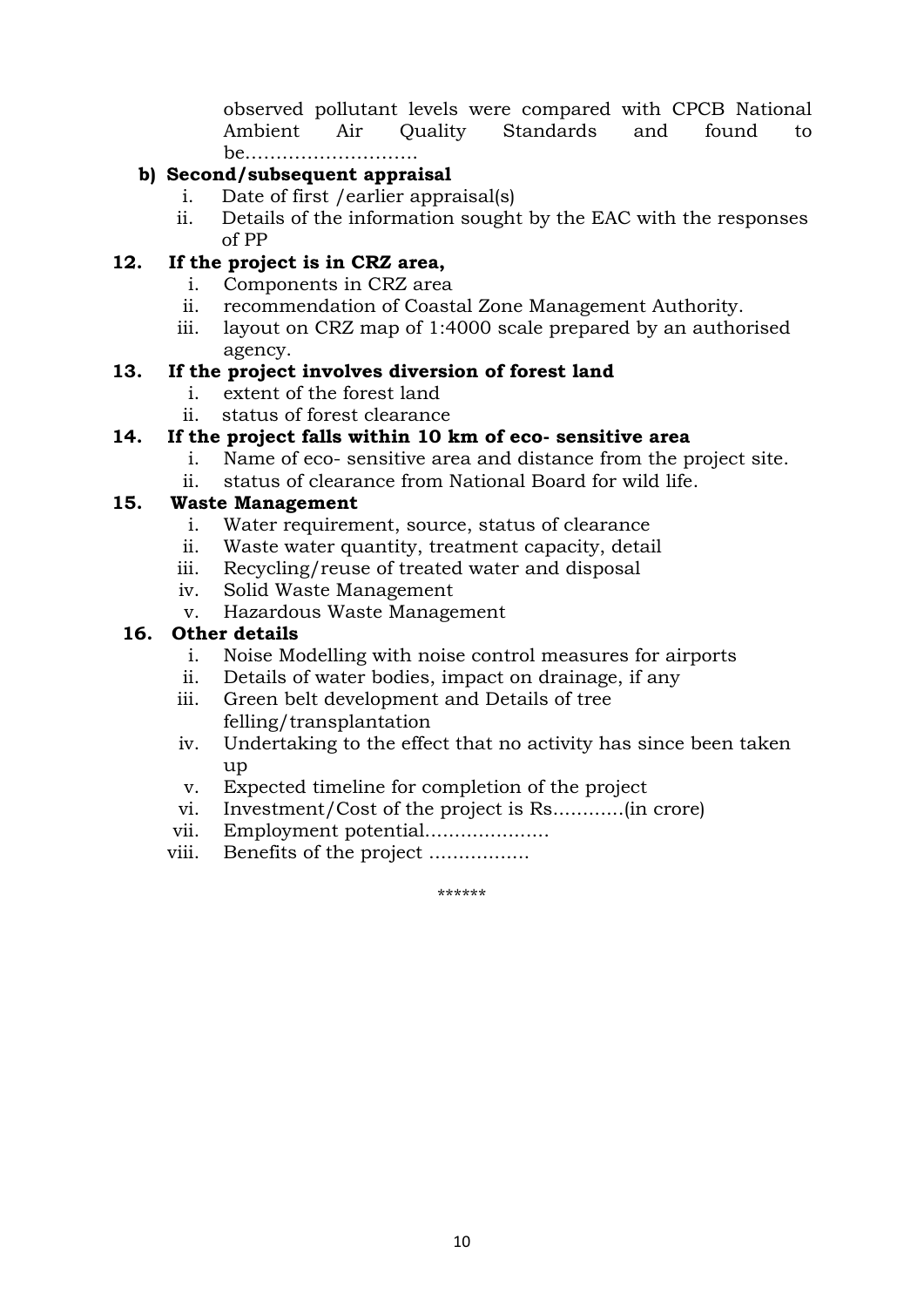#### **Brief for Building Construction& Townships and Area Development Projects to be appraised for EC**

- i. The project is located at ........Latitude and …. Longitude.
- ii. The project is new/ redevelopment
- iii. Earlier Clearance details, Constructions status, if any
- iv. **If the project is for EC under EIA Notification, 2006**
	- **a) For the first time appraisal by EAC**
		- i. Date of ToR [in case of item 8(b)]
		- ii. Point-wise ToR compliance

#### **b) Second/subsequent appraisal**

- i. Date of first /earlier appraisal(s) by EAC/SEAC
- ii. Details of the information sought by the EAC/SEAC with the responses of PP
- v. The total plot area is ......**sqm,** FSI area is ......**sqm** and total construction (Built-up) area of ....**sqm**. The project will comprise of ... Buildings. Total ... flats shall be developed. Maximum height of the building is ... **m.The details of building are as follows: (Table may be extended/expanded as per requirement)**

- vi. During construction phase, total water requirement is expected to be ........KLD which will be met by.......... During the construction phase, soak pits and septic tanks will be provided for disposal of waste water. Temporary sanitary toilets will be provided during peak labor force.
- vii. During operational phase, total water requirement of the project is expected to be ...... KLD and the same will be met by ……. KLD fresh water from …………..and .......KLD Recycled Water. Wastewater generated (.... KLD) will be treated in ...... STPs of total ...... KLD capacity. ... KLD of treated wastewater will be recycled and reused (... for flushing, .. for gardening etc.). About ... KLD will be disposed in to municipal drain.
- viii. About ... TPD solid wastes will be generated in the project. The biodegradable waste (... TPD) will be processed in OWC and the nonbiodegradable waste generated (... TPD) will be handed over to authorized local vendor.
	- ix. The total power requirement during construction phase is ... KVA and will be met from .......and total power requirement during cooperation phase is ... KVA and will be met from .......
	- x. Rooftop rainwater of buildings will be collected in … RWH tanks of total .... KLD capacity for harvesting after filtration.
	- xi. Parking facility for ...... four wheelers and .....two wheelers is proposed to be provided against the requirement of .... and ....respectively (according to local norms).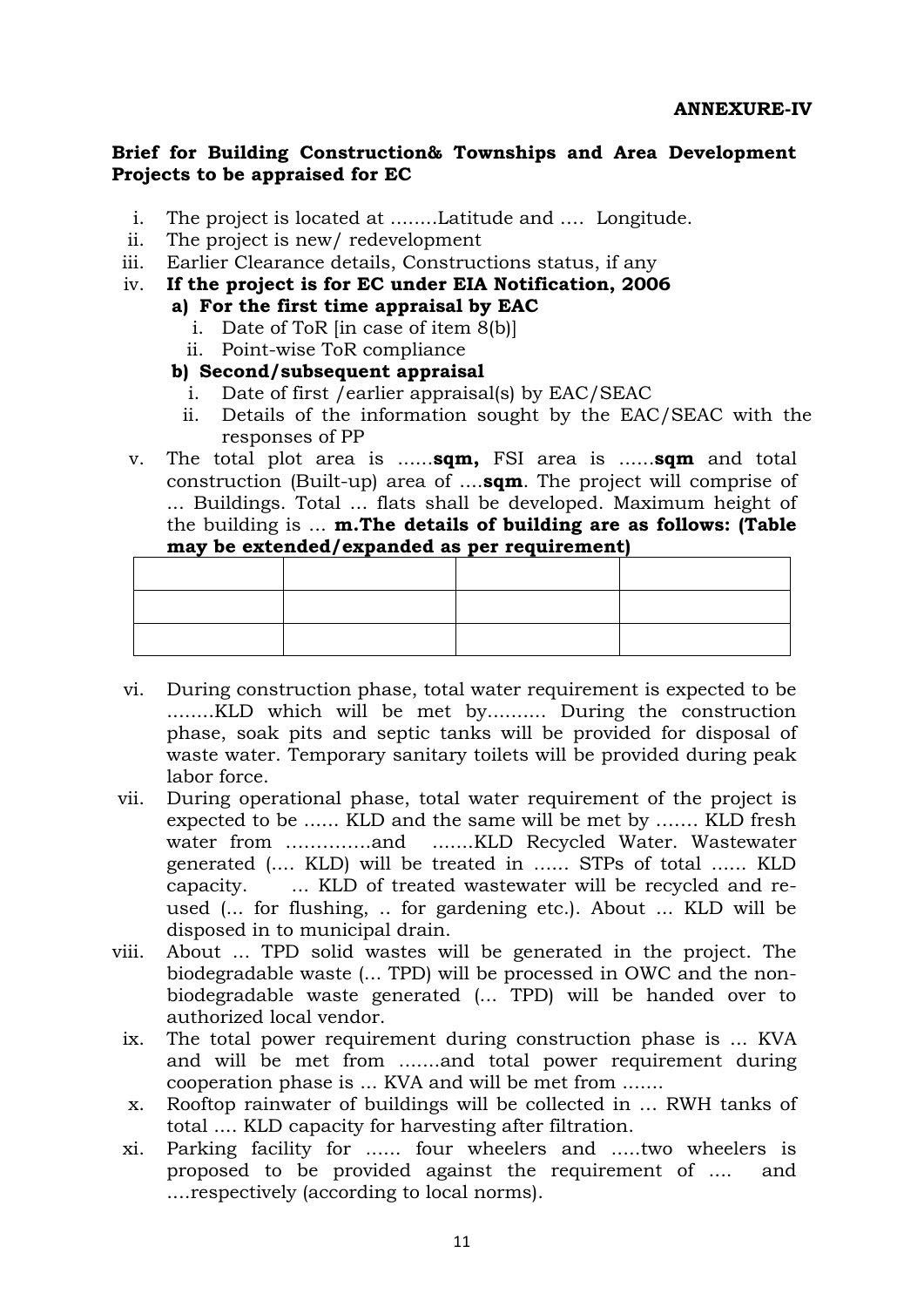- xii. Proposed energy saving measures would save about…… % of power.
- xiii. Comparative analysis of existing/envision pollution load (in case of expansion/modernization)
- xiv. Impact of proposed project/activity on Air, Water, Noise, Ecology and proposed mitigation measures
- xv. Whether the project is in Critically Polluted area
- xvi. It is located within 10 km of Eco Sensitive Zone (**Yes/No**). If **Yes,** provide details.
- xvii. NBWL Clearance is required: **Yes/No**. If **Yes,** status of NBWL clearance.
- xviii. Forest Clearance is required: **Yes/No**. If **Yes**, status of stage-1 clearance.
- xix. Court case pending against the project (**Yes/No**). If **Yes,** provide details.
- xx. Details of commitment as mentioned in the Form 1A/Conceptual Plan/EIA
- xxi. Green belt development and Details of tree felling/transplantation
- xxii. Undertaking to the effect that no activity has since been taken up
- xxiii. Expected timeline for completion of the project
- xxiv. Investment/Cost of the project is Rs............(Crore).
- xxv. Employment potential.....................
- xxvi. Benefits of the project .................

\*\*\*\*\*\*